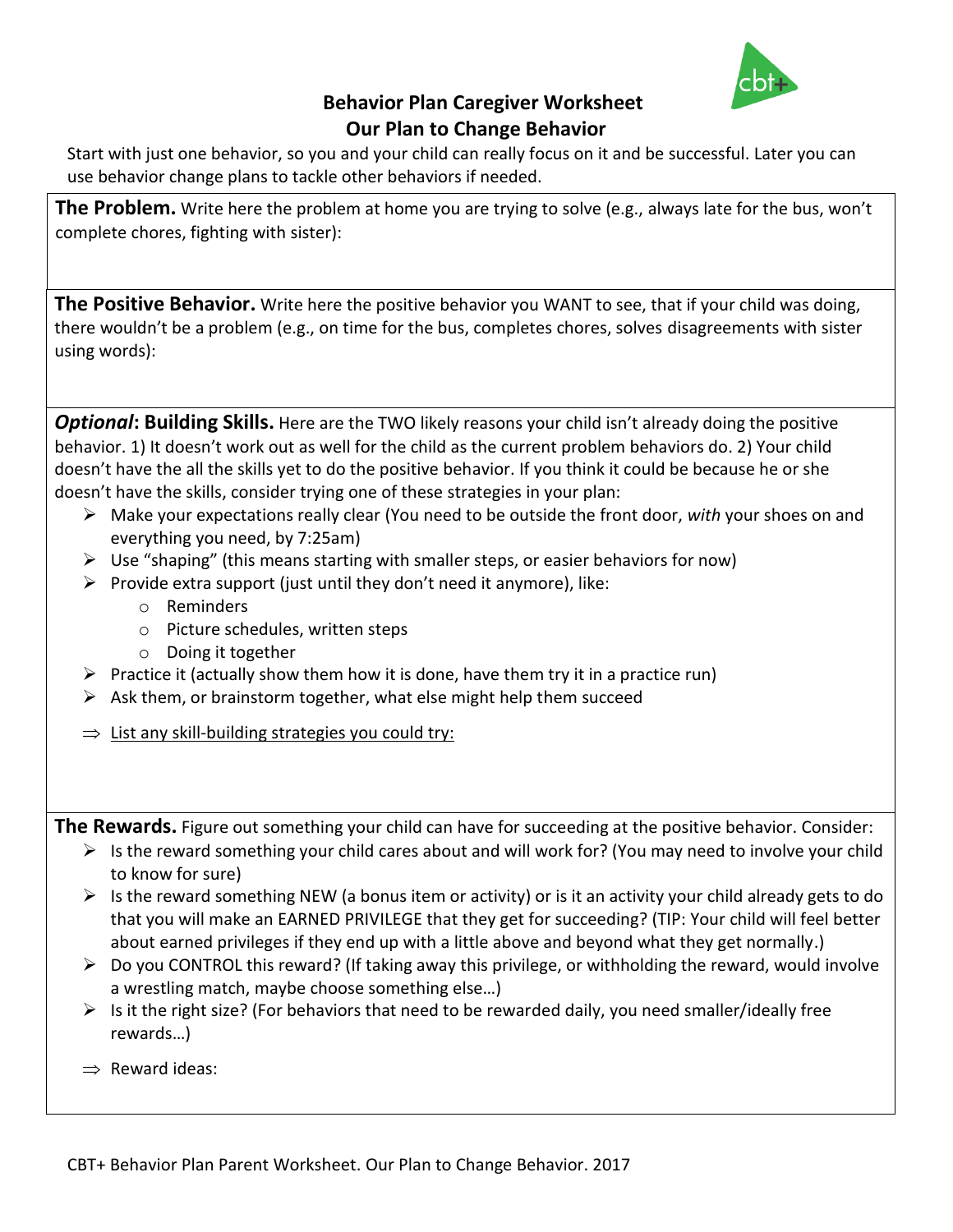**Possible Consequences.** It may be necessary to provide a consequence if the behavior is serious enough. (E.g., breaking of one of the house rules) Consider:

- $\triangleright$  Do you have control over the consequence? Is the consequence something you can follow through with?
- $\triangleright$  Does the consequence make sense given the behavior? (time away from the activity, car keys taken away, less screen time)
- $\triangleright$  Is the length of time for the consequence reasonable?
- $\Rightarrow$  Consequence ideas:

**The Timing.** Figure out how often you will give the reward, or how much (e.g., steps) of the positive behavior is needed to get the reward. Best rewards happen SOON after the behavior, and often. *Example: On days without hitting kicking or name calling between siblings they get 20 minutes of screen time after dinner. After 4 days in a row they get a trip to bowling and ice cream.* (TIP: Avoid the "nothing to lose blues" by having privileges or rewards that can be earned daily.)

 $\Rightarrow$  Your timing:

**Setting the Bar.** Set your goals low enough so that your child has to work a little but is likely to earn the reward right away. You can raise the bar over time. If you start too high, your child may give up. (TIP: You can have "bonus" rewards for higher performance if you want.)

 $\Rightarrow$  What does your child need to do to earn a reward (at first)?

**The Challenges.** Think about EVERYTHING that could go wrong. Are there days you might not be able to deliver the reward or privilege? How will this be handled? What about misbehavior that happens AFTER the reward is earned? (TIP: Don't take it away!) What if your child acts like they don't care about the reward? For teens, immediate rewards are hard, because they care about different things (curfew, weekend privileges); daily money towards weekly allowance can be effective, as can combining a mix of immediate and weekend rewards. Kids push our buttons—how will you stay calm if there are arguments about the plan?

 $\Rightarrow$  What challenges might come up, and how could you handle them?